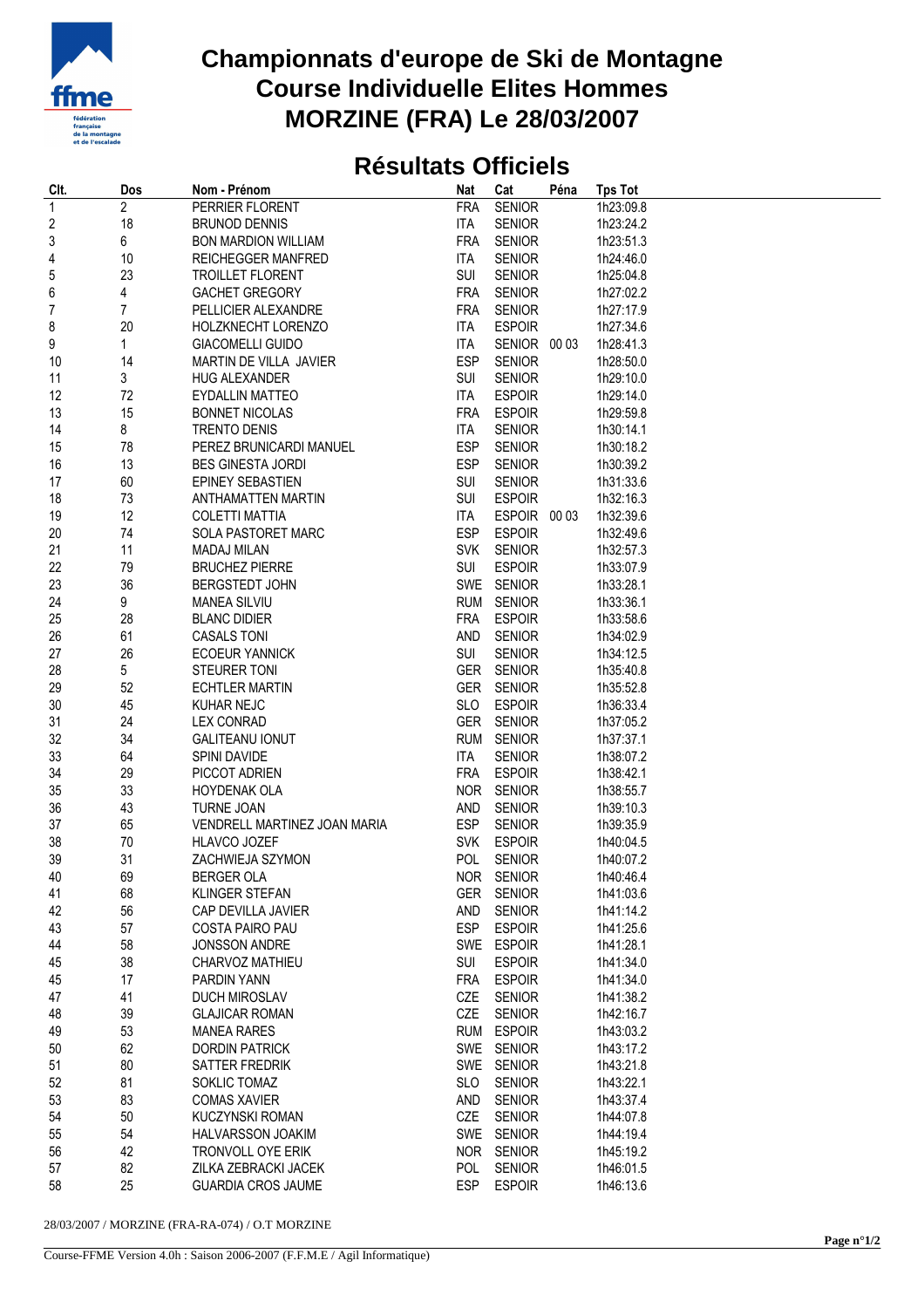|                                         | <b>Dos</b>      | Nom - Prénom              | Nat        | Cat           | Péna | <b>Tps Tot</b> |
|-----------------------------------------|-----------------|---------------------------|------------|---------------|------|----------------|
| $\frac{\frac{ffm}{f/m}}{\frac{50}{60}}$ | 40              | <b>ZUPANCIC MARJAN</b>    | <b>SLO</b> | <b>SENIOR</b> |      | 1h47:44.5      |
|                                         | 76              | <b>CZECH JACEK</b>        | POL        | <b>SENIOR</b> |      | 1h48:07.5      |
| 61                                      | 35              | <b>SCRIMGEOUR CARRON</b>  | <b>GBR</b> | <b>SENIOR</b> |      | 1h48:54.3      |
| 62                                      | 75              | <b>WARGOCKI MARIUSZ</b>   | POL        | <b>SENIOR</b> |      | 1h49:16.6      |
| 63                                      | 71              | <b>MALIGA PETR</b>        | <b>CZE</b> | <b>SENIOR</b> |      | 1h50:38.5      |
| 64                                      | 59              | <b>BARTNES MARTIN</b>     | <b>NOR</b> | <b>SENIOR</b> |      | 1h50:39.1      |
| 65                                      | 16              | <b>STERKOS GEORGIOS</b>   | <b>GRE</b> | <b>SENIOR</b> |      | 1h50:55.8      |
| 66                                      | 32              | KOSTOPOULOS NIKOLAOS      | GRE        | <b>SENIOR</b> |      | 1h51:36.7      |
| 67                                      | 67              | <b>NAGEL OLIVIER</b>      | LIE.       | <b>SENIOR</b> |      | 1h52:04.1      |
| 68                                      | 19              | KAZAKOV MAXIM             | <b>RUS</b> | <b>SENIOR</b> |      | 1h52:14.5      |
| 69                                      | 55              | THEOCHAROPOULOS IOANNIS   | <b>GRE</b> | <b>SENIOR</b> |      | 1h52:40.5      |
| 70                                      | 46              | <b>FRANCU DIMITRU</b>     | <b>RUM</b> | <b>ESPOIR</b> |      | 1h52:55.1      |
| 71                                      | 49              | <b>WITTORSKI MIKE</b>     | <b>BEL</b> | <b>SENIOR</b> |      | 1h53:38.5      |
| 72                                      | 37              | <b>HERMANN EMMERICH</b>   | LIE.       | <b>SENIOR</b> |      | 1h54:32.5      |
| 73                                      | 47              | KARNICAR MIHA             | <b>SLO</b> | <b>SENIOR</b> |      | 1h55:04.8      |
| 74                                      | 30              | <b>VONDRA PAVEL</b>       | CZE        | <b>ESPOIR</b> |      | 1h56:31.1      |
| 75                                      | 63              | ANGELOV BLAGOVEST         | <b>BUL</b> | <b>ESPOIR</b> |      | 1h57:03.1      |
| 76                                      | 66              | <b>LIGERTWOOD IVOR</b>    | <b>GBR</b> | <b>SENIOR</b> |      | 2h00:27.6      |
| 77                                      | 84              | <b>PIOT KURT</b>          | <b>BEL</b> | <b>SENIOR</b> |      | 2h02:19.6      |
| 78                                      | 77              | KAMBOUROPOULOS ALEXANDROS | <b>GRE</b> | <b>SENIOR</b> |      | 2h10:20.5      |
| 79                                      | 51              | KOZHIN ALEXANDER          | <b>RUS</b> | <b>SENIOR</b> |      | 2h12:31.6      |
| 80                                      | 44              | KURCHAKOV VIACHESLAV      | <b>RUS</b> | <b>SENIOR</b> |      | 2h17:38.8      |
| 81                                      | 21              | <b>FILIPPOV DIMITRY</b>   | <b>RUS</b> | <b>SENIOR</b> |      | 2h30:08.7      |
|                                         | <b>ABANDONS</b> |                           |            |               |      |                |
|                                         | 48              | <b>RADEV GEORGI</b>       | <b>BUL</b> | <b>ESPOIR</b> |      | Abd            |
|                                         | 27              | <b>MINI ANDREAS</b>       |            | GER ESPOIR    |      | Abd            |
| <b>ABSENTS</b>                          |                 |                           |            |               |      |                |
|                                         | 22              | <b>ALIKALFIC EDIN</b>     | <b>CRO</b> | <b>SENIOR</b> |      | Abs            |
|                                         |                 |                           |            |               |      |                |

 $\overline{\phantom{a}}$